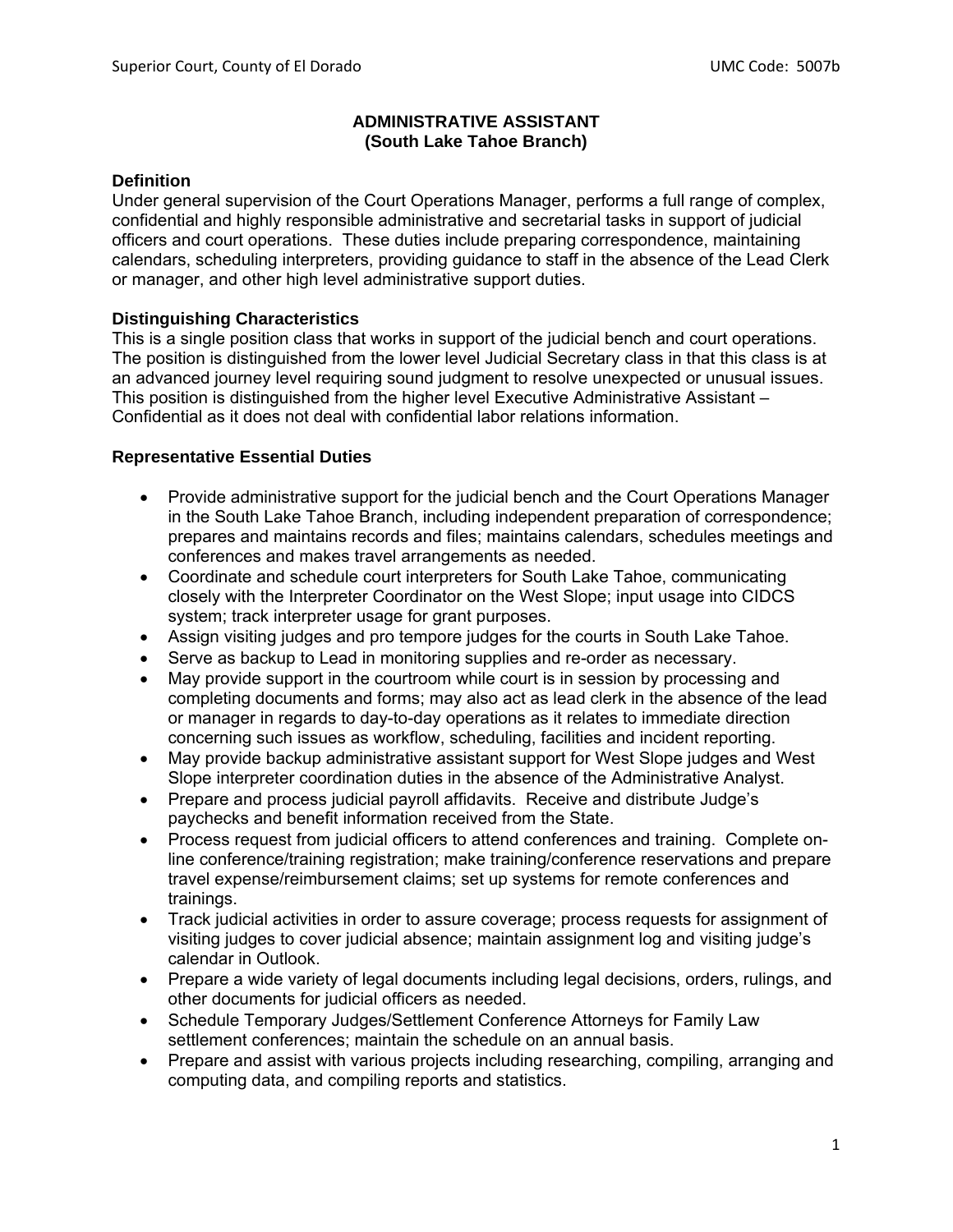- Responsible for banking duties such as balance collections and prepare and make deposit daily; prepare banking records and send to accounting monthly; mail deposit permits to state controller/auditor weekly; send voids to accounting weekly; count in change drawer as needed; and balance clerk's collections at end of day as needed
- Will be assigned various processing duties in support of court needs.
- Perform other related work as required by court needs.

#### **Judgment and Responsibility**

Incumbents perform most duties within pre-established policies, procedures, standards and legislation. However, incumbents must often work independently and occasionally make decisions in the absence of easily applied rules. The job requires considerable use of discretion, tact, and judgment.

## **Knowledge of:**

The legal system and court procedures, practices and terminology; knowledge of office and administrative practices and procedures; knowledge of correct use of English language, spelling, grammar and punctuation; knowledge of modern office methods, practices, procedures and equipment, including computers; letter and memo formatting; basic arithmetic; knowledge of records management practices and procedures; organizing and maintaining accurate files and records.

# **Ability to:**

Demonstrate a high degree of professionalism and maintain confidentiality; communicate effectively orally and in writing; interpret, apply and explain complex policies and procedures; demonstrate good judgment, maintain discretion and confidentiality in a variety of situations; establish and maintain cooperative working relationships with those contacted in the course of work; plan, organize and complete work rapidly and accurately in spite of frequent interruptions; meet critical deadlines and follow-up assignments with a minimum of direction; prepare clear, concise and accurate reports and records; type accurately at a speed sufficient to perform the duties of the position.

## **Education and Experience**

Any combination of education and work experience that would likely provide the required knowledge and abilities is qualifying. A typical way to obtain the knowledge and abilities required would be:

High School diploma or equivalent GED and three years of secretarial, office administrative, or court clerk experience in a court or legal setting.

Completion of course work from a law/paralegal school or major course work from an accredited college, university, business school or training school in a field that is related to the knowledge and abilities specified for this classification (24 semester units or 36 quarter units equal one year of experience) may be substituted for a maximum of two years of experience.

## **Physical demands and work environment:**

Physical demands: